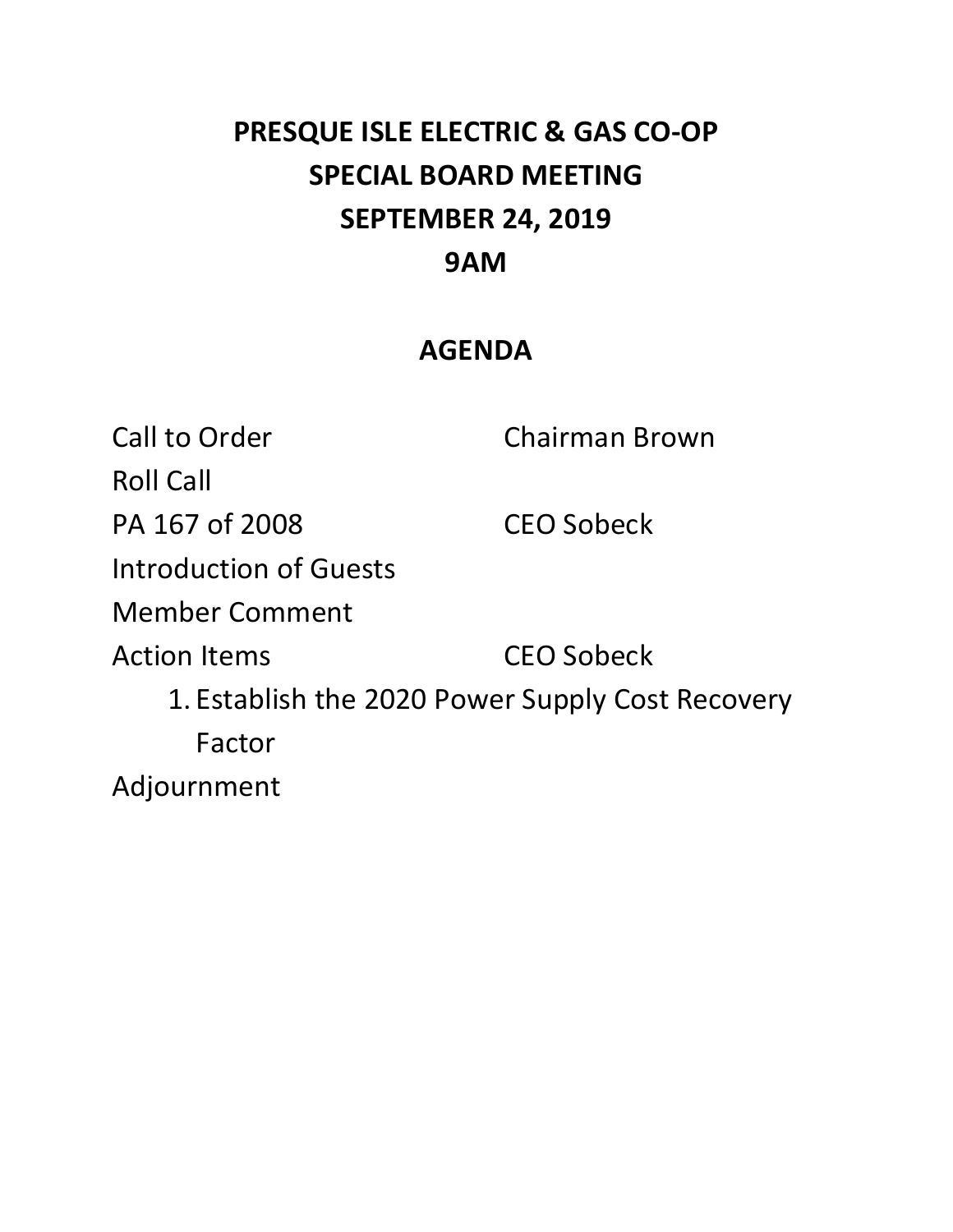| <b>Presque Isle Electric &amp; Gas Co-op</b>           |        |
|--------------------------------------------------------|--------|
| <b>Proposed Rate, Tariff and Billing Rules Changes</b> |        |
| Open Member Meeting: September 24, 2019                | Page 1 |

| <b>Proposed Changes At A Glance</b>                                                                                                                                                                                                                                                                                                                                                                                                                                                                                                                                                                                                                                                                                                                                                                                                                                                                                                                                                |                                                                                                                                                                                                                                                                                                                                                                                                                                                                                                                                                                                                                                                                                                                                                                                                                                                                                                                                                                                                                                                                                          |                                                                                                                                                                                                                                                                                                      |  |  |  |  |  |  |  |  |  |
|------------------------------------------------------------------------------------------------------------------------------------------------------------------------------------------------------------------------------------------------------------------------------------------------------------------------------------------------------------------------------------------------------------------------------------------------------------------------------------------------------------------------------------------------------------------------------------------------------------------------------------------------------------------------------------------------------------------------------------------------------------------------------------------------------------------------------------------------------------------------------------------------------------------------------------------------------------------------------------|------------------------------------------------------------------------------------------------------------------------------------------------------------------------------------------------------------------------------------------------------------------------------------------------------------------------------------------------------------------------------------------------------------------------------------------------------------------------------------------------------------------------------------------------------------------------------------------------------------------------------------------------------------------------------------------------------------------------------------------------------------------------------------------------------------------------------------------------------------------------------------------------------------------------------------------------------------------------------------------------------------------------------------------------------------------------------------------|------------------------------------------------------------------------------------------------------------------------------------------------------------------------------------------------------------------------------------------------------------------------------------------------------|--|--|--|--|--|--|--|--|--|
| 1. Establish 2020 Power Supply Cost<br>Recovery Factor (PSCR)                                                                                                                                                                                                                                                                                                                                                                                                                                                                                                                                                                                                                                                                                                                                                                                                                                                                                                                      |                                                                                                                                                                                                                                                                                                                                                                                                                                                                                                                                                                                                                                                                                                                                                                                                                                                                                                                                                                                                                                                                                          |                                                                                                                                                                                                                                                                                                      |  |  |  |  |  |  |  |  |  |
|                                                                                                                                                                                                                                                                                                                                                                                                                                                                                                                                                                                                                                                                                                                                                                                                                                                                                                                                                                                    | 1. Establish the 2020 Power Supply Cost Recovery Factor (PSCR)                                                                                                                                                                                                                                                                                                                                                                                                                                                                                                                                                                                                                                                                                                                                                                                                                                                                                                                                                                                                                           |                                                                                                                                                                                                                                                                                                      |  |  |  |  |  |  |  |  |  |
| <b>Existing Situation</b><br>o Power supply costs from Wolverine<br>Power Cooperative (WPC)<br>are passed on at cost to members<br>of PIE&G through the PSCR mechanism.<br>o PIE&G, working with WPC, establishes<br>a factor to collect or refund power supply<br>costs that are above or below the base<br>energy rates based upon cost and<br>sales forecasts.<br>o The collection of funds through the<br>PSCR Factor is reconciled annually<br>with the actual energy costs billed to<br>PIE&G by WPC and the difference is<br>either refunded or charged to the<br>membership.<br>The 2019 PSCR Factor was established<br>o<br>at -0.0757 mills/kWh or -\$0.00757/kWh.<br>o The overall estimated energy rate billed<br>to the members of PIE&G is the sum of<br>the PSCR Basing Point and the current<br>year's PSCR Factor. That rate for 2020<br>is \$0.08035/kWh or 80.35 mills/kWh.<br>o Prior action of the Board has set the PSCR<br>Basing Point to 87.85 mills/kWh. | <b>Proposed Change</b><br>o This approval will establish the maximum PSCR Factor<br>for 2020.<br>Should actual power supply costs be lower than<br>lo.<br>forecasted, then the cooperative may apply a lesser<br>PSCR Factor. Should actual power supply costs be<br>higher than forecasted, the excess will be collected<br>through the next year's PSCR Factor.<br>The established maximum PSCR Factor shall<br>$\circ$<br>shall be-7.50 mills/kWh or -\$0.00750/kWh.<br>This represents a decrease of \$4.57 per month<br>or 5.04% for the average residential monthly account.<br><b>PSCR</b><br><b>Total Energy</b><br>Basing<br>Point<br>Rate<br>Factor<br>$\sqrt{2}$<br>0.08028<br>2019<br>0.08785<br>(0.00757)<br>\$<br>-\$<br>0.08785<br>0.08035<br>2020<br>\$<br>\$<br>(0.00750)<br>\$<br>0.00007<br><b>Difference</b><br>\$<br>o The proposed change includes an estimated<br>over-collection of 2019 power supply costs<br>of \$360,000. Should actual under-collections<br>for 2019 be lower than forecasted, the cooperative<br>may charge less than the established rate. | <b>Management Recommends</b><br>o Establish the 2020 PSCR<br>Factor of -\$0.00750 per kWh<br>effective with bills rendered<br>on or after February 1, 2020.<br>o Management will bring forward<br>the 2019 over/under collection<br>at the first Special Member Regulation Board<br>Meeting of 2020. |  |  |  |  |  |  |  |  |  |
|                                                                                                                                                                                                                                                                                                                                                                                                                                                                                                                                                                                                                                                                                                                                                                                                                                                                                                                                                                                    |                                                                                                                                                                                                                                                                                                                                                                                                                                                                                                                                                                                                                                                                                                                                                                                                                                                                                                                                                                                                                                                                                          |                                                                                                                                                                                                                                                                                                      |  |  |  |  |  |  |  |  |  |
|                                                                                                                                                                                                                                                                                                                                                                                                                                                                                                                                                                                                                                                                                                                                                                                                                                                                                                                                                                                    |                                                                                                                                                                                                                                                                                                                                                                                                                                                                                                                                                                                                                                                                                                                                                                                                                                                                                                                                                                                                                                                                                          |                                                                                                                                                                                                                                                                                                      |  |  |  |  |  |  |  |  |  |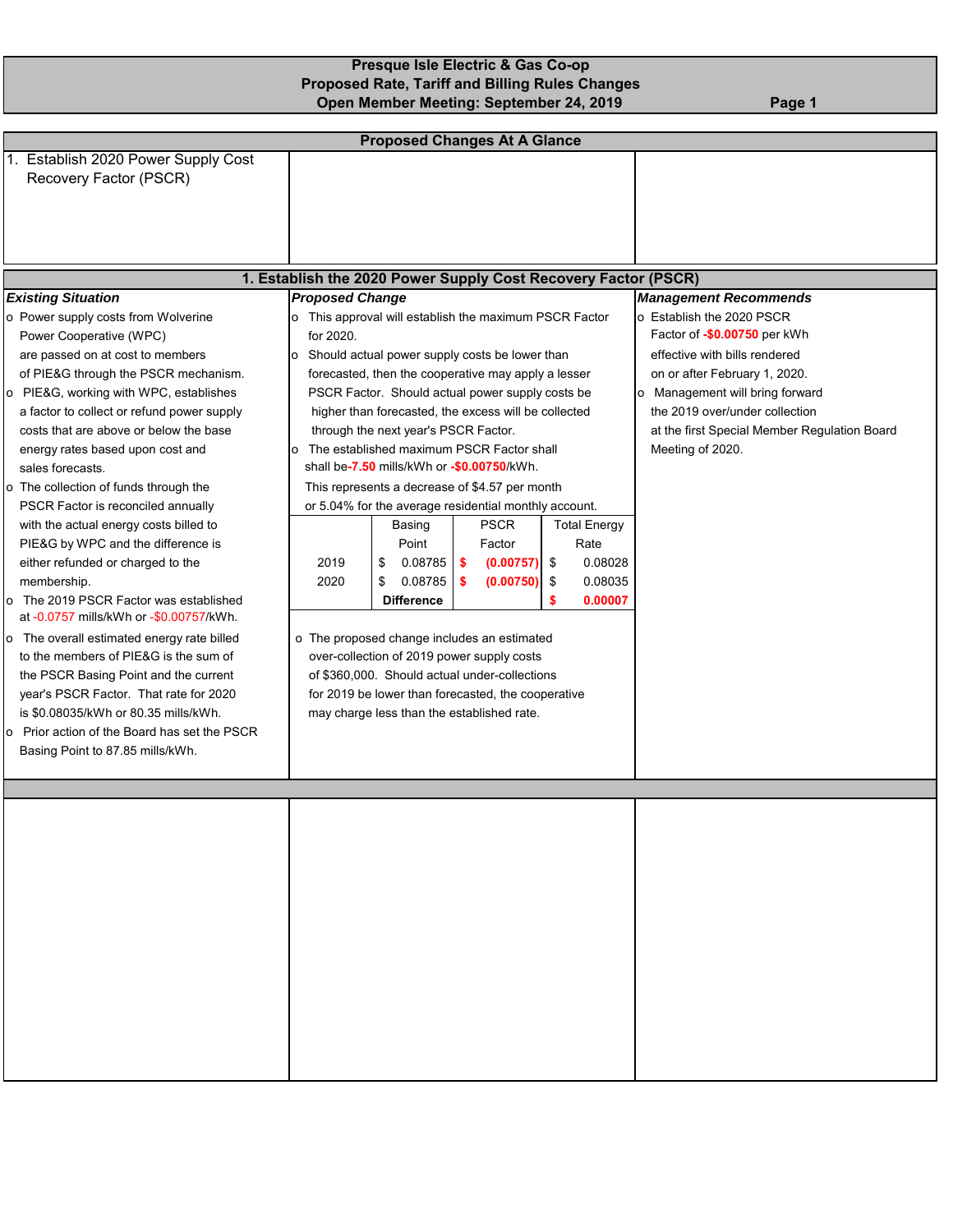### **PRESQUE ISLE ELECTRIC & GAS CO-OP BOARD RESOLUTION SEPTEMBER 24, 2019**

### **RESOLUTION 2019-MR-05 2020 PSCR FACTOR**

**WHEREAS,** PIE&G transitioned to member regulation with an effective date of September 23, 2012 thus providing that certain of its rates are no longer regulated by the MPSC; and

**WHEREAS,** PIE&G in conjunction with Wolverine Power Supply Cooperative (WPSC), it's wholesale electric energy supplier, has conducted an analysis of projected energy costs and sales volumes; and

**WHEREAS,** PIE&G's staff has reviewed the analysis with the Board of Directors; and

**WHEREAS,** results of that analysis indicate an overall energy cost of 80.35 mills/kWh or \$0.08035/kWh which, when combined with PIE&G's current PSCR basing point of 87.85 mills/kWh provides for a 2020 PSCR Factor of **-7.50** mills/kWh.

**NOW BE IT HEREBY RESOLVED** that the PIE&G Board of Directors accepts the analysis as provided by the cooperative staff as a reasonable basis for establishing the maximum 2020 PSCR Factor of **-7.50** mills/kWh or -**\$0.00750**/kWh effective with all bills rendered on or after February 1, 2020 and directs staff to amend the appropriate tariffs in its Electric Rate Book.

**BE IT FURTHER RESOLVED** that the cooperative staff may apply a lesser PSCR Factor than approved in this resolution because of an over-collection of power supply costs from the membership, in which case they shall notify the Board of Directors of their intent to do so.

#### **CERTIFICATION**

I, Sandra Borowicz, Secretary of the Board of Directors of Presque Isle Electric & Gas Co-op, do hereby certify that the above is a true and correct copy of a resolution adopted at a special meeting of the Board of Directors of Presque Isle Electric & Gas Co-op held on September 24, 2019.

 $\mathsf{By:}\qquad$ 

Sandra Borowicz, Secretary

Dated: \_\_\_\_\_\_\_\_\_\_\_\_\_\_\_\_\_\_\_\_\_\_\_\_\_\_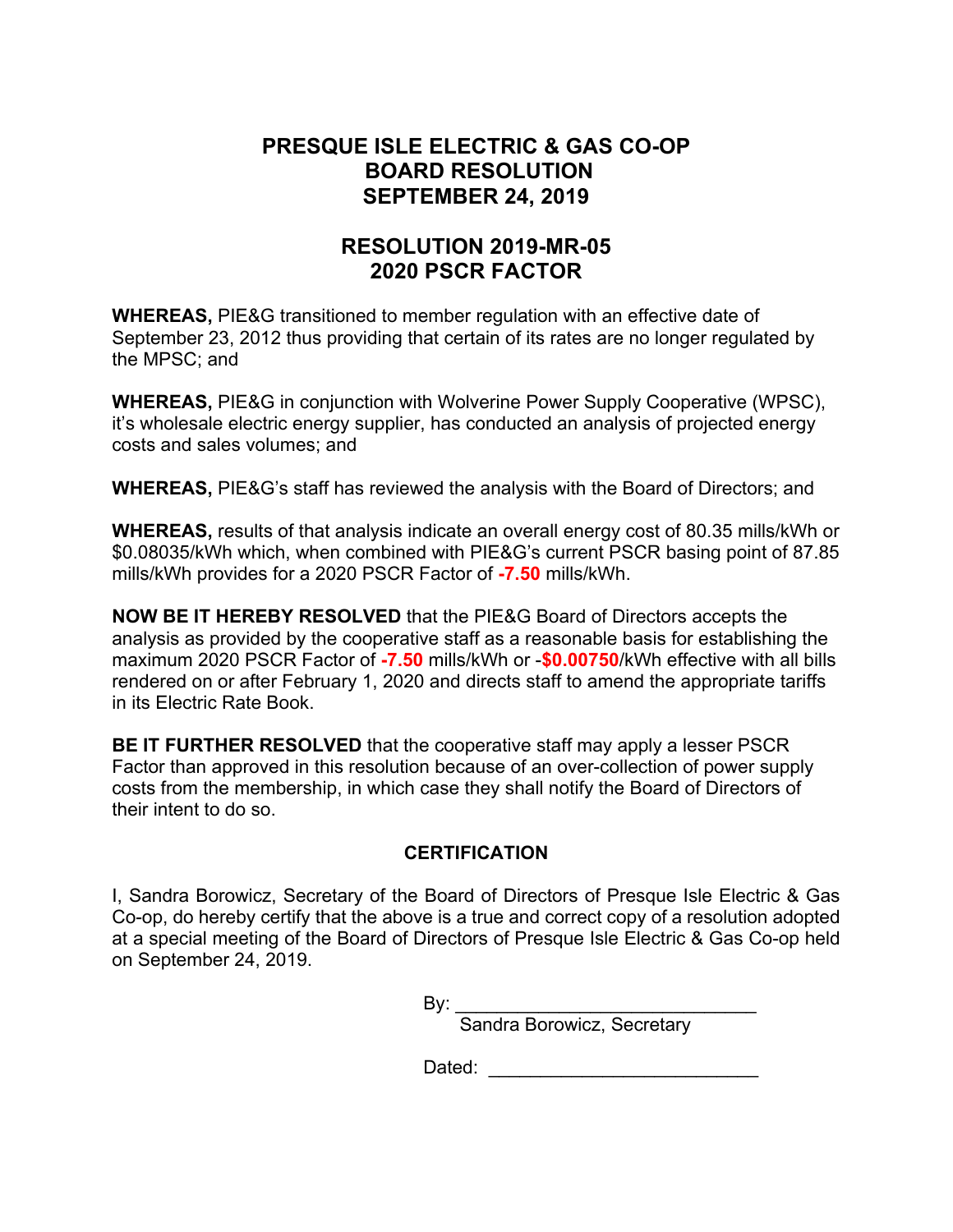## Presque Isle Electric & Gas Co-op 2020 PSCR Plan Overview

Line No.

|   | 1 Projected Energy Purchases (kWh)           |     | 267, 172, 944 |
|---|----------------------------------------------|-----|---------------|
|   | 2 Less: Line Losses $(8\%)$                  |     | 19,791,905    |
| 3 | Projected Energy Sales (kWh)                 |     | 247,381,039   |
|   | 4 Projected Energy Costs                     |     | 19,876,392    |
|   | 5 PSCR Rate - \$/kWh (Line 4/Line 3)         | S   | 0.08035       |
| 6 | PSCR Base - \$/kWh                           |     | 0.08785       |
|   | 7 PSCR Factor - \$/kWh (Line 5 - Line 6)     | -\$ | 0.00750       |
| 8 | PSCR Rate - mills/kWh (Line 4/Line 3)        | \$  | 80.35         |
| 9 | PSCR Base - mills/kWh                        |     | 87.85         |
|   | 10 PSCR Factor - mills/kWh (Line 8 - Line 9) |     | (7.50)        |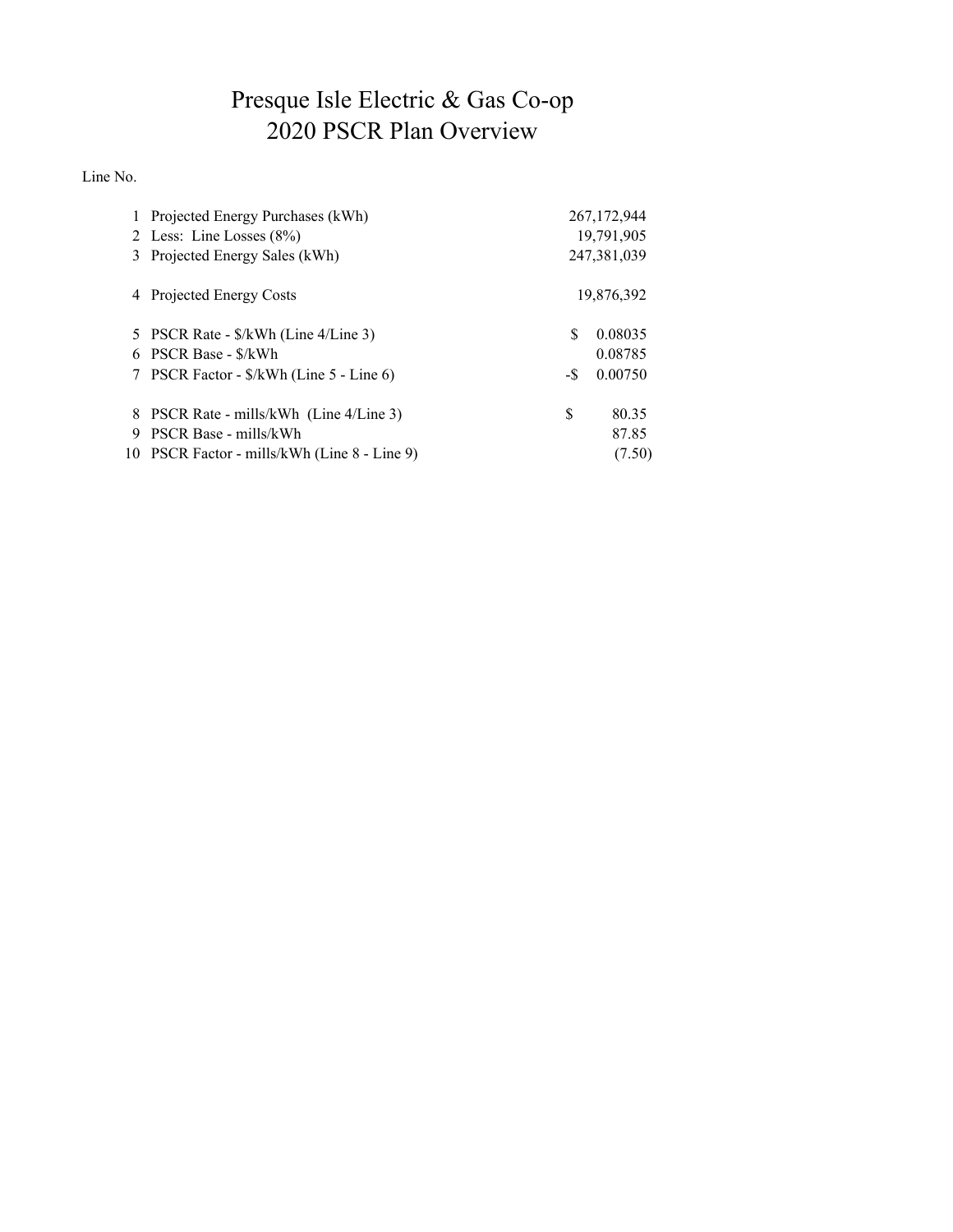# Presque Isle Electric & Gas Co-op 2020 PSCR Plan **Summary**

| <b>Description</b>                                             |           | 2020<br><b>Rates</b> | 2020<br><b>Totals</b> |             |  |
|----------------------------------------------------------------|-----------|----------------------|-----------------------|-------------|--|
| Units                                                          |           |                      |                       |             |  |
| Forecasted Energy Charge - General - 2020                      | \$        | 0.048651             |                       | 267,172,944 |  |
| Energy Charge - Contract - 2020                                |           |                      |                       |             |  |
| True-up Energy Charge - General - 2018                         |           |                      |                       |             |  |
| True-up Energy Charge - Contract - 2018                        |           |                      |                       |             |  |
| Forecasted Base Demand (Wolv 12CP) General - 2020              | \$        | 6.3765               |                       | 489,374     |  |
| Forecasted Base Demand (Wolv 12CP) Contract - 2020             |           |                      |                       |             |  |
| True-Up Base Demand (Wolv 12CP) General - 2018                 |           |                      |                       |             |  |
| True-Up Base Demand (Wolv 12CP) Contract - 2018                |           |                      |                       |             |  |
| Forecasted MISO-Coin Demand (1CP) General - 2018               | \$        | 5.3455               |                       | 558,972     |  |
| Forecasted MISO-Coin Demand (1CP) Contract - 2018              |           |                      |                       |             |  |
| True-Up MISO-Coin Demand (1CP) General - 2016                  |           |                      |                       |             |  |
| True-Up MISO-Coin Demand (1CP) Contract - 2016                 |           |                      |                       |             |  |
| Member's Base Demand Units Total (12 CP) - Current year        | NA        |                      |                       | 489,374     |  |
| Total Dist. Members Coincident Peak (Wolv 12CP) - Current year | <b>NA</b> |                      |                       | 6,119,133   |  |
| Energy (Total) - Current year                                  | <b>NA</b> |                      |                       | 267,172,944 |  |
| General Energy, % Total Energy                                 | <b>NA</b> |                      |                       | 100.0%      |  |
| General Demand, % Total Demand                                 | NA        |                      |                       | 100.0%      |  |
| Member's Share of Coin. Peak - Current Year Actual             | NA        |                      |                       | 8.00%       |  |
| Member's Share of Coin. Peak - Used for Billing                | NA        |                      |                       |             |  |
| Fuel Clause Adjustment, True Up                                | NA        |                      |                       |             |  |
| C&I Credits (Tier A); i.e., average demand > 2,000 kW          | \$        | 0.009000             |                       |             |  |
| C&I Credits (Tier B); i.e., average demand > 500 kW            | \$        | 0.005000             |                       | 14,436,657  |  |
| <b>Efficient Electric Heat Credit</b>                          | \$        | 0.030000             |                       | 3,239,077   |  |
| Electric Water Heater Credits                                  | \$        | 4.50                 |                       | 1,041       |  |
| <b>Backup Generation</b>                                       | \$        | 2.50                 |                       |             |  |
| Dedicated Excluded Facilities Charge                           |           | 16.98%               |                       |             |  |
| Shared Excluded Facilities Charge                              |           | 16.98%               |                       | 663,619     |  |
| Substation Investment Charge (% charge)                        |           | 10.34%               |                       | 8,400,606   |  |
| Substation Maintenance Charge (\$/sub)                         | \$        | 2,253.00             |                       | 18          |  |
| Substation Maintenance Charge (\$/sub); shared subs            | varies    |                      |                       |             |  |
| Prepaid Substation Credit                                      | NA        |                      |                       |             |  |
| Prepaid Excluded Facilities Credit                             | NA        |                      |                       |             |  |
| <b>Excess Revenue</b>                                          | NA        |                      |                       |             |  |
| Other Charges/(Credits)                                        | NA        |                      |                       |             |  |
| <b>Dollar Amounts</b>                                          |           |                      |                       |             |  |
| Forecasted Energy Charge - General - 2020                      |           |                      | \$                    | 12,998,231  |  |
| Energy Charge - Contract - 2020                                |           |                      |                       |             |  |
| True-up Energy Charge - General - 2018                         |           |                      |                       |             |  |

True-up Energy Charge - Contract - 2018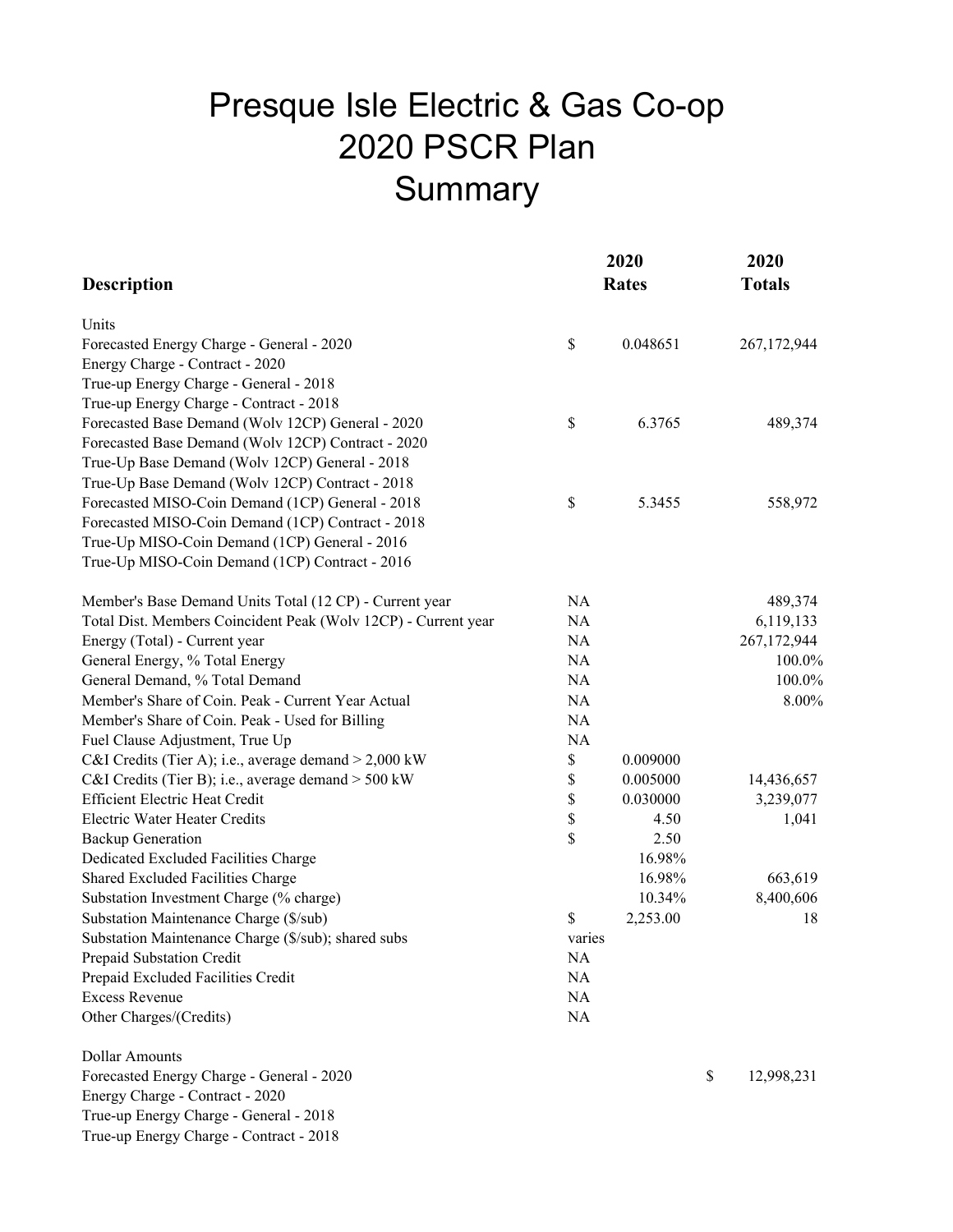| Forecasted Base Demand (Wolv 12CP) General - 2020<br>Forecasted Base Demand (Wolv 12CP) Contract - 2020<br>True-Up Base Demand (Wolv 12CP) General - 2018 | 3,120,493        |
|-----------------------------------------------------------------------------------------------------------------------------------------------------------|------------------|
| True-Up Base Demand (Wolv 12CP) Contract - 2018                                                                                                           |                  |
| Forecasted MISO-Coin Demand (1CP) General - 2018                                                                                                          | 2,987,985        |
| Forecasted MISO-Coin Demand (1CP) Contract - 2018                                                                                                         |                  |
| True-Up MISO-Coin Demand (1CP) General - 2016                                                                                                             |                  |
| True-Up MISO-Coin Demand (1CP) Contract - 2016                                                                                                            |                  |
| Fuel Clause Adjustment, True Up                                                                                                                           |                  |
| C&I Credits (Tier A); i.e., average demand > 2,000 kW                                                                                                     |                  |
| C&I Credits (Tier B); i.e., average demand > 500 kW                                                                                                       | (72, 183)        |
| <b>Efficient Electric Heat Credit</b>                                                                                                                     | (97, 172)        |
| Electric Water Heater Credits                                                                                                                             | (56, 232)        |
| <b>Backup Generation</b>                                                                                                                                  |                  |
|                                                                                                                                                           |                  |
| Dedicated Excluded Facilities Charge                                                                                                                      |                  |
| Shared Excluded Facilities Charge                                                                                                                         |                  |
| Substation Investment Charge (% charge)                                                                                                                   | 868,623          |
| Substation Maintenance Charge (\$/sub)                                                                                                                    | 486,648          |
| Prepaid Substation Credit                                                                                                                                 |                  |
| Prepaid Excluded Facilities Credit                                                                                                                        |                  |
| <b>Excess Revenue</b>                                                                                                                                     |                  |
| Other Charges/(Credits)                                                                                                                                   |                  |
| Total                                                                                                                                                     | \$<br>20,236,392 |
| Non-Energy Components                                                                                                                                     | \$<br>7,238,161  |
|                                                                                                                                                           | \$<br>20,236,392 |
| Contribution to Bundled Rate                                                                                                                              |                  |
| Forecasted Energy Charge - General - 2020                                                                                                                 | \$<br>48.65      |
| Energy Charge - Contract - 2020                                                                                                                           |                  |
| True-up Energy Charge - General - 2018                                                                                                                    |                  |
| True-up Energy Charge - Contract - 2018                                                                                                                   |                  |
| Forecasted Base Demand (Wolv 12CP) General - 2020                                                                                                         | 11.68            |
| Forecasted Base Demand (Wolv 12CP) Contract - 2020                                                                                                        |                  |
| True-Up Base Demand (Wolv 12CP) General - 2018                                                                                                            |                  |
| True-Up Base Demand (Wolv 12CP) Contract - 2018                                                                                                           |                  |
| Forecasted MISO-Coin Demand (1CP) General - 2018                                                                                                          | 11.18            |
| Forecasted MISO-Coin Demand (1CP) Contract - 2018                                                                                                         |                  |
| True-Up MISO-Coin Demand (1CP) General - 2016                                                                                                             |                  |
| True-Up MISO-Coin Demand (1CP) Contract - 2016                                                                                                            |                  |
| Fuel Clause Adjustment, True Up                                                                                                                           |                  |
| C&I Credits (Tier A); i.e., average demand $> 2,000$ kW                                                                                                   |                  |
| C&I Credits (Tier B); i.e., average demand > 500 kW                                                                                                       | (0.27)           |
| <b>Efficient Electric Heat Credit</b>                                                                                                                     | (0.36)           |
| <b>Electric Water Heater Credits</b>                                                                                                                      | (0.21)           |
| <b>Backup Generation</b>                                                                                                                                  |                  |
| Dedicated Excluded Facilities Charge                                                                                                                      |                  |
| Shared Excluded Facilities Charge                                                                                                                         |                  |
| Substation Investment Charge (% charge)                                                                                                                   | 3.25             |
| Substation Maintenance Charge (\$/sub)                                                                                                                    | 1.82             |
| Prepaid Substation Credit                                                                                                                                 |                  |
| Prepaid Excluded Facilities Credit                                                                                                                        |                  |
| <b>Excess Revenue</b>                                                                                                                                     |                  |
| Other Charges/(Credits)                                                                                                                                   |                  |
|                                                                                                                                                           |                  |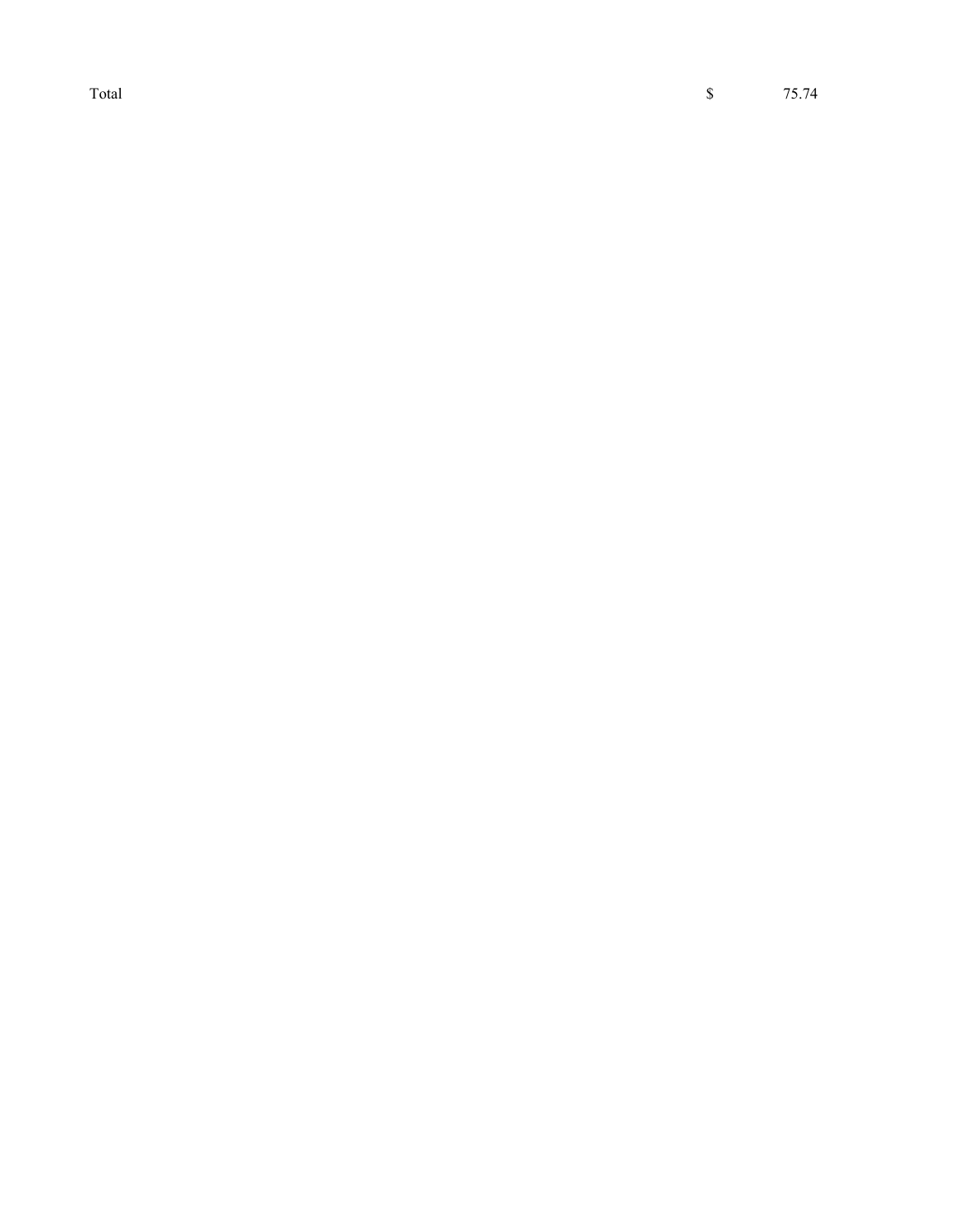| Inputs for Member's PSCR Factor                 |                  |
|-------------------------------------------------|------------------|
| Member's Line Losses                            | 7.40790%         |
| Member's Line Losses                            | 19,791,905       |
| Wholesale Purchases - Member's Losses           | 247,381,039      |
| Member's HQ Energy Use                          |                  |
| Member's Sales to its Members                   | 247,381,039      |
| Non-PSCR Sales                                  |                  |
| <b>PSCR Sales</b>                               | 247,381,039      |
| Member's HQ Energy Use                          |                  |
| Prior Year (Over)/Under Collection              | (360,000)        |
| <b>PSCR Cost</b>                                | 19,876,392       |
| Power Supply Rate Before HQ Use and (O)/U Coll. | \$<br>81.80      |
| <b>PSCR Rate</b>                                | \$<br>80.35      |
| <b>PSCR Base</b>                                | \$<br>87.85      |
| <b>PSCR Factor</b>                              | \$<br>(7.50)     |
| Member's PSCR Revenue                           | \$<br>19,877,067 |
| Member's PSCR Cost                              | 19,876,392       |
| Member's Over/(Under) Collection                | \$<br>674        |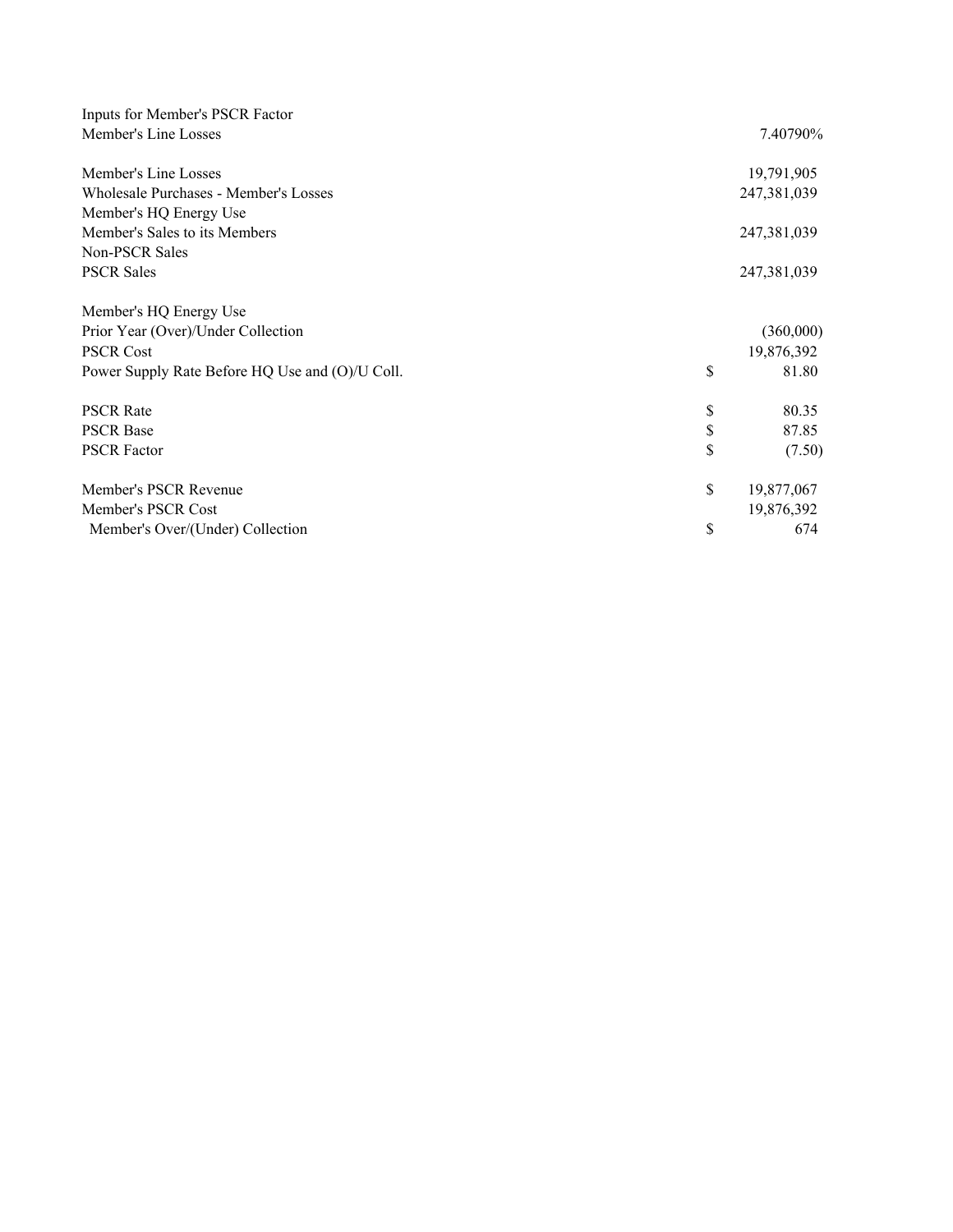#### Presque Isle Electric & Gas **2020 Member Rate Plan comparison to 2019 Budget**

| Input by Wolverine<br><b>Input by Member</b>                                                                 | 2020<br>Rates<br>2020 Member Rate Plan |    |                      |                      |                      |                      |                      |                      |                      |                      |                      |                      |                      |                       |                          |
|--------------------------------------------------------------------------------------------------------------|----------------------------------------|----|----------------------|----------------------|----------------------|----------------------|----------------------|----------------------|----------------------|----------------------|----------------------|----------------------|----------------------|-----------------------|--------------------------|
| <b>Not Included in Budget</b>                                                                                |                                        |    | January              | February             | March                | April                | May                  | June                 | <b>July</b>          | August               | September            | October              | November             | December              | YTD                      |
| Units                                                                                                        |                                        |    |                      |                      |                      |                      |                      |                      |                      |                      |                      |                      |                      |                       |                          |
| Forecasted Energy Charge - General - 2020<br>Energy Charge - Contract - 2020                                 | 0.048651                               |    | 25,684,957           | 22,774,485           | 22,891,297           | 20,133,567           | 19,986,601           | 20,114,827           | 24.671.228           | 24.084.362           | 20,011,097           | 20,708,829           | 22,199,808           | 23,911,886            | 267, 172, 944            |
| True-up Energy Charge - General - 2018                                                                       |                                        |    |                      |                      |                      |                      |                      |                      |                      |                      |                      |                      |                      |                       | c                        |
| True-up Energy Charge - Contract - 2018                                                                      |                                        |    | $\Omega$             | $\Omega$             | $\Omega$             | $\Omega$             | $\Omega$             | $\Omega$             | $\Omega$             | $\Omega$             | $\Omega$             | $\Omega$             | $\Omega$             | $\Omega$              |                          |
| Forecasted Base Demand (Wolv 12CP) General - 2020                                                            | 6.3765                                 |    | 45,310               | 41,756               | 40,386               | 34,485               | 33,928               | 39,907               | 48,428               | 45,607               | 39,454               | 35,488               | 41,064               | 43,561                | 489,374                  |
| Forecasted Base Demand (Wolv 12CP) Contract - 2020<br>True-Up Base Demand (Wolv 12CP) General - 2018         |                                        |    |                      |                      |                      |                      |                      |                      |                      |                      |                      |                      |                      |                       |                          |
| True-Up Base Demand (Wolv 12CP) Contract - 2018                                                              |                                        |    | $\Omega$             | $\Omega$             | $\epsilon$           | $\Omega$             | $\Omega$             | $\Omega$             | $\Omega$             | $\Omega$             | $\Omega$             | $\Omega$             | $\Omega$             |                       |                          |
| Forecasted MISO-Coin Demand (1CP) General - 2018                                                             | 5.3455                                 |    | 46,581               | 46,581               | 46,581               | 46,581               | 46,581               | 46,581               | 46,581               | 46,581               | 46,581               | 46,581               | 46,581               | 46,581                | 558,972                  |
| Forecasted MISO-Coin Demand (1CP) Contract - 2018                                                            |                                        |    | $\Omega$             | $\mathbf{0}$         | $\mathbf 0$          | $\mathbf{0}$         | $\mathbf 0$          | $\Omega$             | $\Omega$             | $\Omega$             | $\Omega$             | $\Omega$             | $\mathbf{0}$         |                       | $\Omega$<br>$\mathsf{C}$ |
| True-Up MISO-Coin Demand (1CP) General - 2016<br>True-Up MISO-Coin Demand (1CP) Contract - 2016              |                                        |    | $\Omega$             | $\sqrt{ }$           | $\Omega$             | $\Omega$             | $\Omega$             | $\Omega$             | $\Omega$             | $\Omega$             |                      |                      | $\Omega$             |                       | C                        |
| Member's Base Demand Units Total (12 CP) - Current year                                                      | <b>NA</b>                              |    | 45.310               | 41,756               | 40,386               | 34.485               | 33,928               | 39,907               | 48.428               | 45,607               | 39,454               | 35.488               | 41.064               | 43,561                | 489,374                  |
| Total Dist. Members Coincident Peak (Wolv 12CP) - Current year                                               | <b>NA</b>                              |    | 544,854              | 498,266              | 473,733              | 419,507              | 425,746              | 554,782              | 626,361              | 592,105              | 559,032              | 426,533              | 483,259              | 514,954               | 6,119,133                |
| Energy (Total) - Current year                                                                                | <b>NA</b>                              |    | 25,684,957           | 22,774,485           | 22,891,297           | 20, 133, 567         | 19,986,601           | 20,114,827           | 24,671,228           | 24,084,362           | 20,011,097           | 20,708,829           | 22,199,808           | 23,911,886            | 267, 172, 944            |
| General Energy, % Total Energy                                                                               | <b>NA</b>                              |    | 100.0%               | 100.0%               | 100.0%               | 100.0%               | 100.0%               | 100.0%               | 100.0%               | 100.0%               | 100.0%               | 100.0%               | 100.0%               | 100.0%                | 100.0%                   |
| General Demand, % Total Demand<br>Member's Share of Coin. Peak - Current Year Actual                         | <b>NA</b><br><b>NA</b>                 |    | 100.0%<br>8.32%      | 100.0%<br>8.38%      | 100.0%<br>8.53%      | 100.0%<br>8.22%      | 100.0%<br>7.97%      | 100.0%<br>7.19%      | 100.0%<br>7.73%      | 100.0%<br>7.70%      | 100.0%<br>7.06%      | 100.0%<br>8.32%      | 100.0%<br>8.50%      | 100.0%<br>8.46%       | 100.0%<br>8.00%          |
| Member's Share of Coin, Peak - Used for Billing                                                              | <b>NA</b>                              |    |                      |                      |                      |                      |                      |                      |                      |                      |                      |                      |                      |                       | #DIV/0!                  |
| Fuel Clause Adjustment, True Up                                                                              | <b>NA</b>                              |    |                      |                      |                      |                      |                      |                      |                      |                      |                      |                      |                      |                       | 0.00000                  |
| C&I Credits (Tier A); i.e., average demand > 2,000 kW                                                        | 0.009000<br>-S                         |    |                      |                      |                      |                      |                      |                      |                      |                      |                      |                      |                      |                       | c                        |
| C&I Credits (Tier B); i.e., average demand > 500 kW<br><b>Efficient Electric Heat Credit</b>                 | 0.005000<br>\$.<br>0.030000<br>S       |    | 1,207,249<br>390,089 | 1.094.611<br>471,234 | 1.220.865<br>537,066 | 1.144.517<br>437,340 | 1.201.032<br>418,946 | 1.299.871<br>320,664 | 1.540.718<br>123,132 | 1.368.499<br>52,577  | 1.191.039<br>63,837  | 1.144.016<br>59,960  | 1.008.455<br>117,995 | 1.015.785<br>246,237  | 14,436,657<br>3,239,077  |
| <b>Electric Water Heater Credits</b>                                                                         | 4.50<br>\$                             |    | 1,067                | 1,079                | 1,081                | 1,047                | 1,030                | 1,020                | 1,020                | 1,010                | 1,010                | 1,015                | 1,102                | 1,015                 | 1,041                    |
| <b>Backup Generation</b>                                                                                     | 2.50<br>\$.                            |    |                      |                      |                      |                      |                      |                      |                      |                      |                      |                      |                      |                       | c                        |
| Dedicated Excluded Facilities Charge                                                                         | 16.98%                                 |    | $\Omega$             | $\Omega$             | $\Omega$             | $\Omega$             | $\Omega$             | $\Omega$             | $\Omega$             | - 0                  |                      |                      | $\Omega$             |                       |                          |
| Shared Excluded Facilities Charge<br>Substation Investment Charge (% charge)                                 | 16.98%<br>10.34%                       |    | 663,619<br>8,180,606 | 663,619<br>8,180,606 | 663,619<br>8,180,606 | 663,619<br>8,180,606 | 663.619<br>8,180,606 | 663.619<br>8,180,606 | 663.619<br>8,180,606 | 663.619<br>8,180,606 | 663,619<br>8,180,606 | 663,619<br>8,180,606 | 663,619<br>8,180,606 | 663,619<br>10,820,606 | 663,619<br>8,400,606     |
| Substation Maintenance Charge (\$/sub)                                                                       | 2,253.00                               |    | 18                   | 18                   | 18                   | 18                   | 18                   | 18                   | 18                   | 18                   | 18                   | 18                   | 18                   | 18                    | 18                       |
| Substation Maintenance Charge (\$/sub); shared subs                                                          | varies                                 |    |                      |                      |                      |                      |                      |                      |                      |                      |                      |                      |                      |                       | #DIV/0!                  |
| <b>Prepaid Substation Credit</b>                                                                             | <b>NA</b>                              |    |                      |                      |                      |                      |                      |                      |                      |                      |                      |                      |                      |                       |                          |
| Prepaid Excluded Facilities Credit<br><b>Excess Revenue</b>                                                  | <b>NA</b><br><b>NA</b>                 |    |                      |                      |                      |                      |                      |                      |                      |                      |                      |                      |                      |                       |                          |
| Other Charges/(Credits)                                                                                      | <b>NA</b>                              |    |                      |                      |                      |                      |                      |                      |                      |                      |                      |                      |                      |                       |                          |
|                                                                                                              |                                        |    |                      |                      |                      |                      |                      |                      |                      |                      |                      |                      |                      |                       |                          |
| <b>Dollar Amounts</b><br>Forecasted Energy Charge - General - 2020                                           |                                        | s  | 1,249,599<br>-S      | 1,108,001<br>- \$    | 1,113,684 \$         | 979,518<br>-9        | 972,368 \$           | 978,606<br>S.        | 1,200,280            | 1,171,728            | 973,560<br>-S        | 1,007,505<br>-S      | 1,080,043 \$         | 1,163,337 \$          | 12,998,231               |
| Energy Charge - Contract - 2020                                                                              |                                        |    | $\Omega$             | $\Omega$             | $\sqrt{ }$           | $\Omega$             | 0                    | $\Omega$             | $\Omega$             | $\Omega$             | $\Omega$             | $\Omega$             | $\Omega$             | $\Omega$              |                          |
| True-up Energy Charge - General - 2018                                                                       |                                        |    | $\Omega$             | $\Omega$             | $\Omega$             | $\Omega$             | $\Omega$             | $\Omega$             | $\Omega$             | $\Omega$             | $\Omega$             | $\Omega$             | $\Omega$             | $\Omega$              | $\Omega$                 |
| True-up Energy Charge - Contract - 2018<br>Forecasted Base Demand (Wolv 12CP) General - 2020                 |                                        |    | $\Omega$<br>288,919  | $\Omega$<br>266,257  | $\Omega$<br>257,521  | $\Omega$<br>219,894  | $\Omega$<br>216,342  | $\Omega$<br>254,467  | $\Omega$<br>308,801  | $\Omega$<br>290,813  | $\Omega$<br>251,578  | $\Omega$<br>226,289  | $\Omega$<br>261,845  | $\Omega$<br>277,767   | c<br>3,120,493           |
| Forecasted Base Demand (Wolv 12CP) Contract - 2020                                                           |                                        |    | $\Omega$             | $\Omega$             | $\Omega$             | $\Omega$             | $\Omega$             | $\Omega$             | $\Omega$             | $\Omega$             | $\Omega$             | $\Omega$             | $\Omega$             | $\cap$                | C                        |
| True-Up Base Demand (Wolv 12CP) General - 2018                                                               |                                        |    | $^{\circ}$           | $^{\circ}$           | $^{\circ}$           | $\Omega$             | 0                    | 0                    | $\Omega$             | $\Omega$             | $\Omega$             | $\Omega$             | 0                    | $^{\circ}$            |                          |
| True-Up Base Demand (Wolv 12CP) Contract - 2018                                                              |                                        |    | $\Omega$             | $\Omega$             | $\Omega$             | $\Omega$             | $\Omega$             | $\Omega$             | $\Omega$             | $\Omega$             | $\Omega$             | $\Omega$             | $\Omega$             | $\Omega$              |                          |
| Forecasted MISO-Coin Demand (1CP) General - 2018<br>Forecasted MISO-Coin Demand (1CP) Contract - 2018        |                                        |    | 248.999<br>$\Omega$  | 248.999<br>$\Omega$  | 248.999<br>$\Omega$  | 248.999<br>$\Omega$  | 248.999<br>$\Omega$  | 248,999<br>$\Omega$  | 248.999<br>$\Omega$  | 248.999<br>$\Omega$  | 248.999<br>$\Omega$  | 248.999<br>$\Omega$  | 248.999<br>$\Omega$  | 248,999<br>$\Omega$   | 2.987.985<br>C           |
| True-Up MISO-Coin Demand (1CP) General - 2016                                                                |                                        |    | $\Omega$             | $\Omega$             | $\Omega$             | $\Omega$             | 0                    | $\Omega$             | $\Omega$             | $\Omega$             | $\Omega$             | $\Omega$             | $\Omega$             | $\Omega$              | $\Omega$                 |
| True-Up MISO-Coin Demand (1CP) Contract - 2016                                                               |                                        |    | $\Omega$             | $\Omega$             | $\Omega$             | $\Omega$             | 0                    | $\Omega$             | $\Omega$             | $\Omega$             | $\Omega$             | $\Omega$             | $\Omega$             | $\Omega$              | $\Omega$                 |
| Fuel Clause Adjustment, True Up                                                                              |                                        |    | $\Omega$             | $\Omega$             | $\Omega$             | $\Omega$             | 0                    | $\Omega$             | $\Omega$             | $\Omega$             | $\Omega$             | $\Omega$             | 0                    | $\Omega$              | $\Omega$                 |
| C&I Credits (Tier A); i.e., average demand > 2,000 kW<br>C&I Credits (Tier B); i.e., average demand > 500 kW |                                        |    | $\Omega$<br>(6,036)  | $\Omega$<br>(5, 473) | $\Omega$<br>(6, 104) | $\Omega$<br>(5, 723) | 0<br>(6,005)         | $\Omega$<br>(6, 499) | $\Omega$<br>(7, 704) | $\Omega$<br>(6, 842) | $\Omega$<br>(5,955)  | $\Omega$<br>(5, 720) | $\Omega$<br>(5,042)  | $\Omega$<br>(5,079)   | (72, 183)                |
| <b>Efficient Electric Heat Credit</b>                                                                        |                                        |    | (11, 703)            | (14, 137)            | (16, 112)            | (13, 120)            | (12, 568)            | (9,620)              | (3,694)              | (1, 577)             | (1, 915)             | (1,799)              | (3, 540)             | (7, 387)              | (97, 172)                |
| Electric Water Heater Credits                                                                                |                                        |    | (4,802)              | (4, 856)             | (4,865)              | (4, 712)             | (4,635)              | (4,590)              | (4, 590)             | (4, 545)             | (4, 545)             | (4,568)              | (4,959)              | (4, 568)              | (56, 232)                |
| <b>Backup Generation</b>                                                                                     |                                        |    | $\Omega$             | $\Omega$             | $\Omega$             | $\Omega$             | $\Omega$             | $\Omega$             | $\Omega$             | $\Omega$             | $\Omega$             | $\Omega$             | $\Omega$             | $\Omega$              | $\mathsf{C}$             |
| Dedicated Excluded Facilities Charge<br>Shared Excluded Facilities Charge                                    |                                        |    | $\Omega$<br>$\Omega$ | $\Omega$<br>$\Omega$ | $\Omega$<br>$\Omega$ | $\Omega$<br>$\Omega$ | $\Omega$<br>$\Omega$ | $\Omega$<br>$\Omega$ | $\Omega$<br>$\Omega$ | $\Omega$<br>$\Omega$ | $\Omega$<br>$\Omega$ | $\Omega$<br>$\Omega$ | $\Omega$<br>$\Omega$ | $\Omega$<br>$\Omega$  | C<br>c                   |
| Substation Investment Charge (% charge)                                                                      |                                        |    | 70.490               | 70.490               | 70,490               | 70.490               | 70.490               | 70.490               | 70.490               | 70.490               | 70.490               | 70.490               | 70.490               | 93,238                | 868,623                  |
| Substation Maintenance Charge (\$/sub)                                                                       |                                        |    | 40,554               | 40,554               | 40,554               | 40,554               | 40.554               | 40,554               | 40,554               | 40,554               | 40,554               | 40,554               | 40,554               | 40,554                | 486,648                  |
| <b>Prepaid Substation Credit</b>                                                                             |                                        |    | $\Omega$             | $\Omega$             | $\Omega$             | $\Omega$             | $\Omega$             | $\Omega$             | $\Omega$             | $\Omega$             | $\Omega$             | $\Omega$             | $\Omega$             | $\Omega$              | $\Omega$                 |
| Prepaid Excluded Facilities Credit<br><b>Excess Revenue</b>                                                  |                                        |    | $\Omega$<br>$\Omega$ | $\Omega$<br>$\Omega$ | $\Omega$<br>$\Omega$ | $\Omega$<br>$\Omega$ | ŋ<br>ŋ               | $\Omega$<br>$\Omega$ | $\Omega$<br>$\Omega$ | $\Omega$<br>n        | $\Omega$<br>$\Omega$ | $\Omega$<br>$\Omega$ | $\Omega$<br>$\Omega$ | $\Omega$<br>$\Omega$  | C<br>c                   |
| Other Charges/(Credits)                                                                                      |                                        |    |                      |                      | $\Omega$             |                      |                      |                      |                      |                      |                      |                      |                      |                       |                          |
| Total                                                                                                        |                                        |    | 1,876,020 \$         | 1,709,835 \$         | 1,704,167 \$         | 1,535,900 \$         | 1,525,544 \$         | 1,572,406            | 1,853,136 \$         | 1,809,619 \$         | 1,572,765 \$         | 1,581,750 \$         | 1,688,389 \$         | 1,806,861 \$          | 20,236,392               |
| Non-Energy Components                                                                                        |                                        | \$ | 626,421 \$           | 601,834 \$           | 590,483 \$           | 556,382 \$           | 553,176 \$           | 593,800 \$           | 652,856 \$           | 637,891 \$           | 599,205 \$           | 574,245 \$           | 608,346 \$           | 643,523 \$            | 7,238,161                |